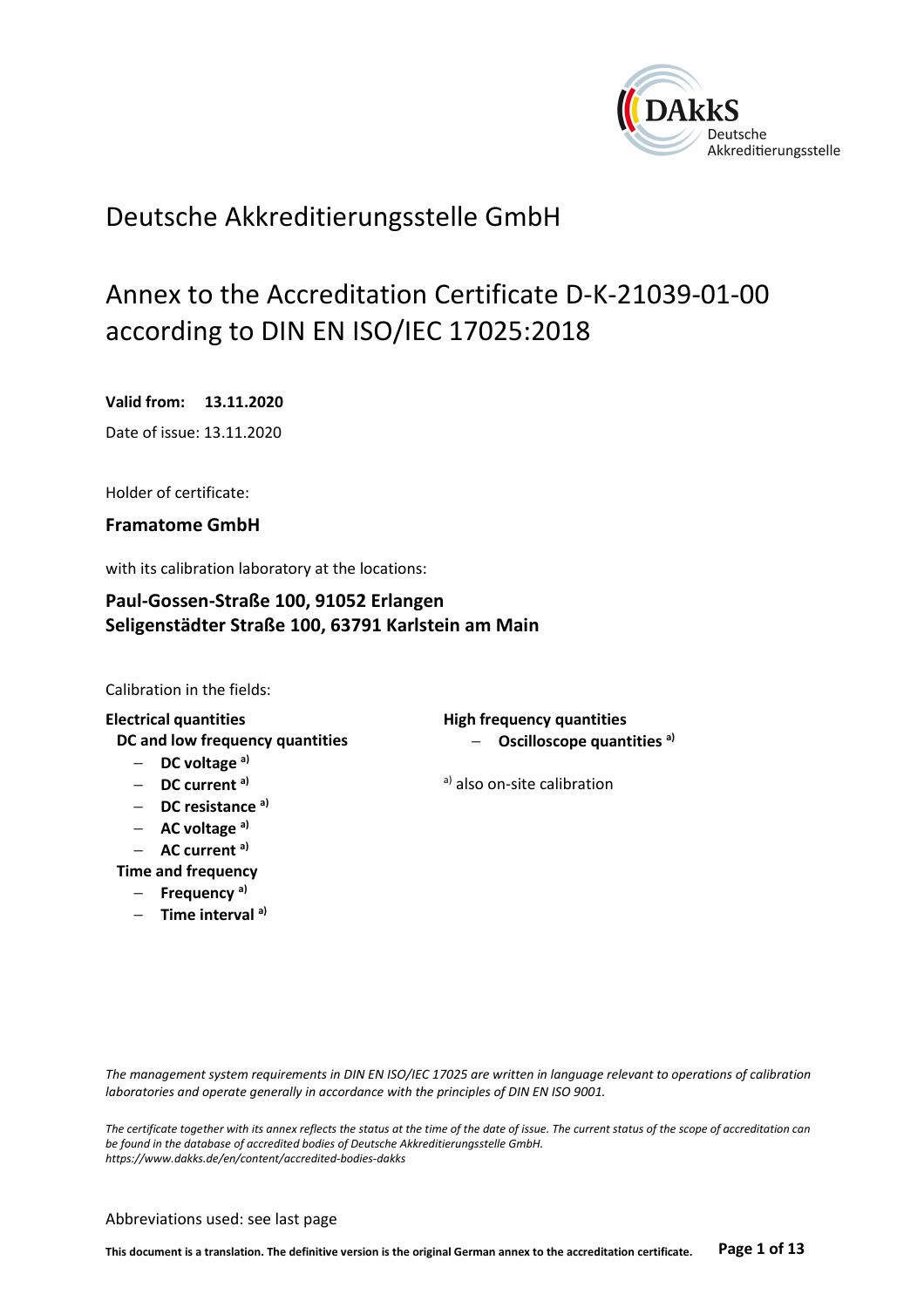

# **Permanent Laboratory Erlangen location**

# Calibration and Measurement Capabilities (CMC)

| Measurement quantity<br>/ Calibration item |                  | Range |                  | Measurement con-<br>ditions / procedure | <b>Expanded uncertainty</b><br>of measurement <sup>1)</sup> | Remarks             |
|--------------------------------------------|------------------|-------|------------------|-----------------------------------------|-------------------------------------------------------------|---------------------|
| DC voltage                                 | 0 <sub>V</sub>   | to    | < 0.33 V         | FAW D-0026 Rev. B, 2020                 | $25 \cdot 10^{-6} \cdot U + 2.0 \mu V$                      | $U:$ Measured value |
| <b>Measuring instruments</b>               | 0.33V            | to    | < 3.3 V          |                                         | $15 \cdot 10^{-6} \cdot U + 3.0 \mu V$                      |                     |
|                                            | 3.3V             | to    | $<$ 33 V         |                                         | $15 \cdot 10^{-6} \cdot U + 30 \mu V$                       |                     |
|                                            | 33 V             | to    | $<$ 330 V        |                                         | $25 \cdot 10^{-6} \cdot U + 0.20$ mV                        |                     |
|                                            | 330 V            | to    | 1000 V           |                                         | $25 \cdot 10^{-6} \cdot U + 2.0$ mV                         |                     |
| Sources                                    | 0 <sub>V</sub>   | to    | 0.1V             | FAW D-0022 Rev. B, 2020                 | $15 \cdot 10^{-6} \cdot U + 1.0 \mu V$                      |                     |
|                                            | > 0.1 V          | to    | 1 V              |                                         | $15 \cdot 10^{-6} \cdot U + 1.0 \mu V$                      |                     |
|                                            | >1V              | to    | 10 V             |                                         | $15 \cdot 10^{-6} \cdot U + 1.0$ µV                         |                     |
|                                            | >10V             | to    | 100 V            |                                         | $15 \cdot 10^{-6} \cdot U + 50 \mu V$                       |                     |
|                                            | >100V            | to    | 1000 V           |                                         | $15 \cdot 10^{-6} \cdot U + 0.15$ mV                        |                     |
| DC current                                 | $20 \mu A$       | to    | $<$ 330 $\mu$ A  | FAW D-0026 Rev. B, 2020                 | $0.20 \cdot 10^{-3} \cdot l + 0.10 \mu A$                   | /: Measured value   |
| <b>Measuring instruments</b>               | 330 µA           | to    | $<$ 3.3 mA       |                                         | $0.15 \cdot 10^{-3} \cdot l + 0.10 \mu A$                   |                     |
|                                            | $3.3 \text{ mA}$ | to    | $<$ 33 mA        |                                         | $0.13 \cdot 10^{-3} \cdot l + 1.0 \mu A$                    |                     |
|                                            | 33 mA            | to    | $<$ 330 mA       |                                         | $0.13 \cdot 10^{-3} \cdot l + 5.0 \mu A$                    |                     |
|                                            | 330 mA           | to    | < 1.1 A          |                                         | $0.25 \cdot 10^{-3} \cdot l + 60 \mu A$                     |                     |
|                                            | 1.1A             | to    | $<$ 3.0 A        |                                         | $0.50 \cdot 10^{-3} \cdot l + 50 \mu A$                     |                     |
|                                            | 3.0A             | to    | < 11 A           |                                         | $0.60 \cdot 10^{-3} \cdot l + 0.70$ mA                      |                     |
|                                            | 11 A             | to    | 20 A             |                                         | $1.2 \cdot 10^{-3} \cdot l + 1.0$ mA                        |                     |
| Sources                                    | $> 0.1 \mu A$    | to    | $1 \mu A$        | FAW D-0022 Rev. B, 2020                 | $30 \cdot 10^{-6} \cdot l + 0.00010 \mu A$                  |                     |
|                                            | $>1 \mu A$       | to    | $10 \mu A$       |                                         | $30 \cdot 10^{-6} \cdot l + 0.00015$ µA                     |                     |
|                                            | $>10 \mu A$      | to    | $100 \mu A$      |                                         | $30 \cdot 10^{-6} \cdot l + 0.0015 \mu A$                   |                     |
|                                            | $>100 \mu A$     | to    | 1 <sub>mA</sub>  |                                         | $25 \cdot 10^{-6} \cdot l + 0.010 \mu A$                    |                     |
|                                            | $>1$ mA          | to    | 10 <sub>mA</sub> |                                         | $30 \cdot 10^{-6} \cdot l + 0.10 \mu A$                     |                     |
|                                            | $>10$ mA         | to    | 100 mA           |                                         | $50 \cdot 10^{-6} \cdot l + 1.0 \mu A$                      |                     |
|                                            | $>100$ mA        | to    | 1 A              |                                         | $150 \cdot 10^{-6} \cdot l + 10 \mu A$                      |                     |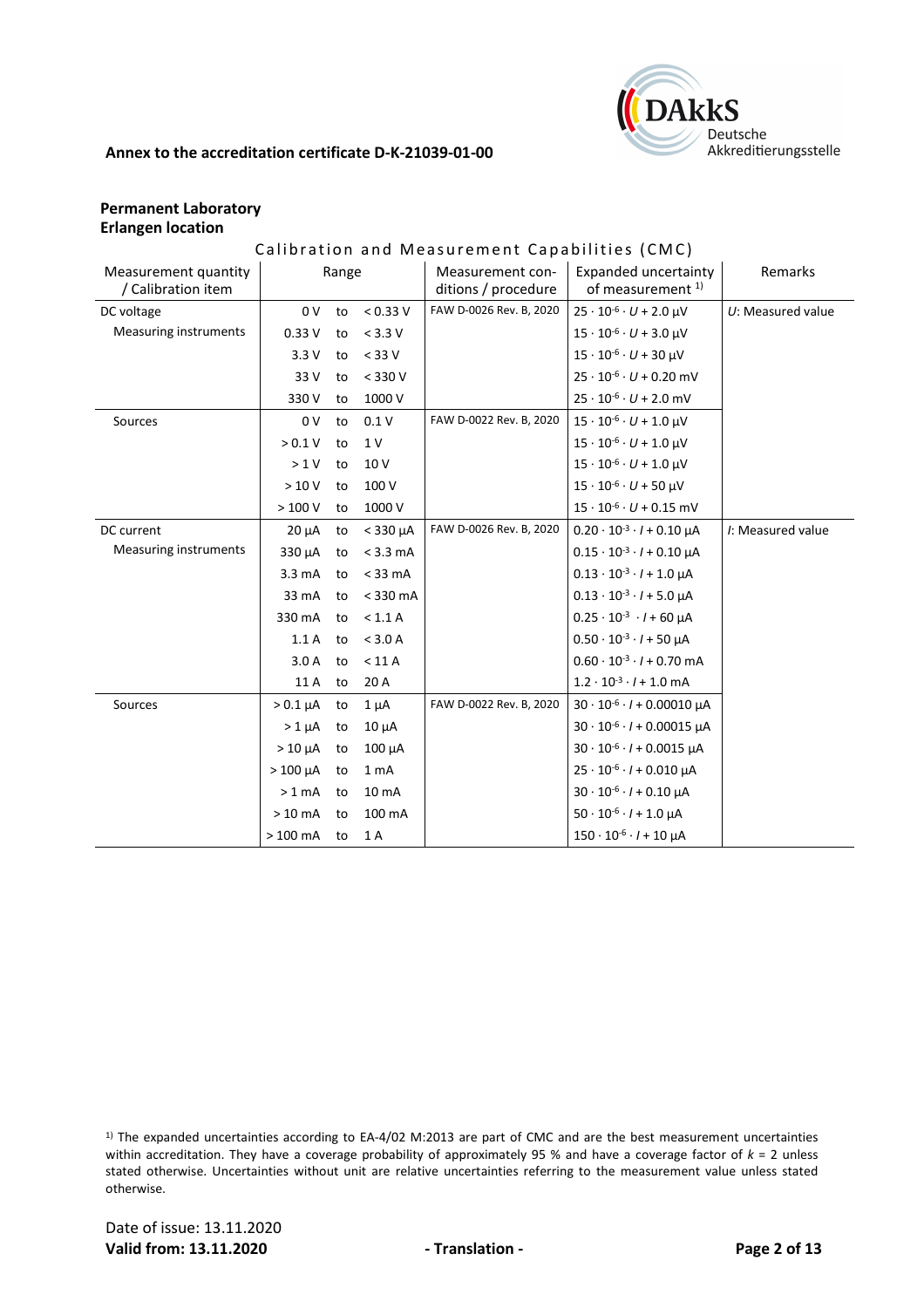

# **Permanent Laboratory Erlangen location**

# Calibration and Measurement Capabilities (CMC)

| Measurement quantity<br>Range<br>Measurement con-<br>/ Calibration item<br>ditions / procedure | Expanded uncertainty<br>Remarks<br>of measurement <sup>1)</sup>   |
|------------------------------------------------------------------------------------------------|-------------------------------------------------------------------|
| to $< 11 \Omega$<br>FAW D-0026 Rev. B, 2020<br>DC resistance<br>1Ω                             | $25 \cdot 10^{-6} \cdot R + 0.70$ m $\Omega$<br>R: Measured value |
| FAW D-0030 Rev. B, 2020<br>Measuring instruments<br>to $<$ 33 $\Omega$<br>$11 \Omega$          | $30 \cdot 10^{-6} \cdot R + 0.50$ m $\Omega$                      |
| $33 \Omega$<br>to $<$ 330 $\Omega$                                                             | $40 \cdot 10^{-6} \cdot R + 0.20 \text{ mA}$                      |
| $330\Omega$<br>to $<$ 3.3 k $\Omega$                                                           | $40 \cdot 10^{-6} \cdot R + 2.0 \text{ mA}$                       |
| $3.3 k\Omega$<br>to $<$ 33 k $\Omega$                                                          | $40\cdot10^{ \cdot 6} \cdot R + 20\; \mathrm{m}\Omega$            |
| 33 $k\Omega$<br>to $< 110 \text{ k}\Omega$                                                     | $30\cdot10^{ \cdot 6} \cdot R + 2.0~\Omega$                       |
| 110 k $\Omega$<br>to $<$ 330 kΩ                                                                | $40 \cdot 10^{-6} \cdot R + 10 \Omega$                            |
| 330 kΩ<br>to $< 1.1$ M $\Omega$                                                                | $40 \cdot 10^{-6} \cdot R + 0.15$ kΩ                              |
| to $< 3.3$ M $\Omega$<br>$1.1 \text{ M}\Omega$                                                 | $40 \cdot 10^{-6} \cdot R + 1.5 \text{ k}\Omega$                  |
| to $< 11$ M $\Omega$<br>$3.3 \text{ M}\Omega$                                                  | $0.10 \cdot 10^{-3} \cdot R + 1.5 \text{ k}\Omega$                |
| to $<$ 33 M $\Omega$<br>11 MΩ                                                                  | $0.30\cdot10^{\text{-}3}\cdot R + 1.5\; \text{k}\Omega$           |
| 33 MΩ<br>to $< 110$ M $\Omega$                                                                 | $0.60\cdot10^{\text{-}3}\cdot R + 5.0\;\text{k}\Omega$            |
| 110 MΩ<br>to < 330 M $\Omega$                                                                  | $3.5 \cdot 10^{-3} \cdot R + 5.0 \text{ k}\Omega$                 |
| 330 MΩ<br>to $< 1.1$ GQ                                                                        | $18 \cdot 10^{-3} \cdot R + 5.0 \text{ k}\Omega$                  |
| FAW D-0026 Rev. B, 2020<br>$10 \Omega$<br>Resistors<br>1Ω<br>to                                | $20 \cdot 10^{-6} \cdot R + 0.10 \text{ m}\Omega$                 |
| FAW D-0033 Rev. B, 2020<br>$100 \Omega$<br>$>10 \Omega$<br>to                                  | $15 \cdot 10^{-6} \cdot R + 1.0 \text{ mA}$                       |
| $>100 \Omega$<br>$1 k\Omega$<br>to                                                             | $15\cdot 10^{ \cdot 6}\cdot R + 1.0\; \mathrm{m}\Omega$           |
| $10 k\Omega$<br>$>1$ kΩ<br>to                                                                  | $15 \cdot 10^{-6} \cdot R + 10 \text{ m}\Omega$                   |
| $>10 k\Omega$<br>$100 k\Omega$<br>to                                                           | $15 \cdot 10^{-6} \cdot R + 0.10 \Omega$                          |
| $>100$ kΩ<br>$1 M\Omega$<br>to                                                                 | $20 \cdot 10^{-6} \cdot R + 4.0 \Omega$                           |
| $>1$ M $\Omega$<br>10 MΩ<br>to                                                                 | $60 \cdot 10^{-6} \cdot R + 0.20 \text{ k}\Omega$                 |
| 100 MΩ<br>$>10$ M $\Omega$<br>to                                                               | $0.60 \cdot 10^{-3} \cdot R + 1.5 \text{ k}\Omega$                |
| $>100$ M $\Omega$<br>$1$ G $\Omega$<br>to                                                      | $6.0 \cdot 10^{-3} \cdot R + 20 \text{ k}\Omega$                  |
| FAW D-0026 Rev. B, 2020<br>AC voltage<br>0.001V<br>< 0.033 V<br>to                             | $0.20 \cdot 10^{-3} \cdot U + 10 \mu V$<br>$U:$ Measured value    |
| 45 Hz to 10 kHz<br>Measuring instruments<br>0.033V<br>< 0.33 V<br>to                           | $0.20 \cdot 10^{-3} \cdot U + 15 \mu V$                           |
| 0.33V<br>$< 3.3 V$<br>to                                                                       | $0.20 \cdot 10^{-3} \cdot U + 0.10$ mV                            |
| 3.3V<br>$<$ 33 V<br>to                                                                         | $0.20 \cdot 10^{-3} \cdot U + 1.0$ mV                             |
| 33 V<br>$<$ 330 V<br>to                                                                        | $0.25 \cdot 10^{-3} \cdot U + 10$ mV                              |
| 330 V<br>1000 V<br>to                                                                          | $0.35 \cdot 10^{-3} \cdot U + 15$ mV                              |
| 0.001V<br>0.01V<br>FAW D-0022 Rev. B, 2020<br>Sources<br>to                                    | $0.40 \cdot 10^{-3} \cdot U + 2.0 \mu V$                          |
| 40 Hz to 20 kHz<br>> 0.01 V<br>0.1V<br>to                                                      | $0.20 \cdot 10^{-3} \cdot U + 3.0 \mu V$                          |
| > 0.1 V<br>1 V<br>to                                                                           | $0.20 \cdot 10^{-3} \cdot U + 30 \mu V$                           |
| >1V<br>10 V<br>to                                                                              | $0.20 \cdot 10^{-3} \cdot U + 0.30$ mV                            |
| >10V<br>100 V<br>to                                                                            |                                                                   |
|                                                                                                | $0.30 \cdot 10^{-3} \cdot U + 3.0$ mV                             |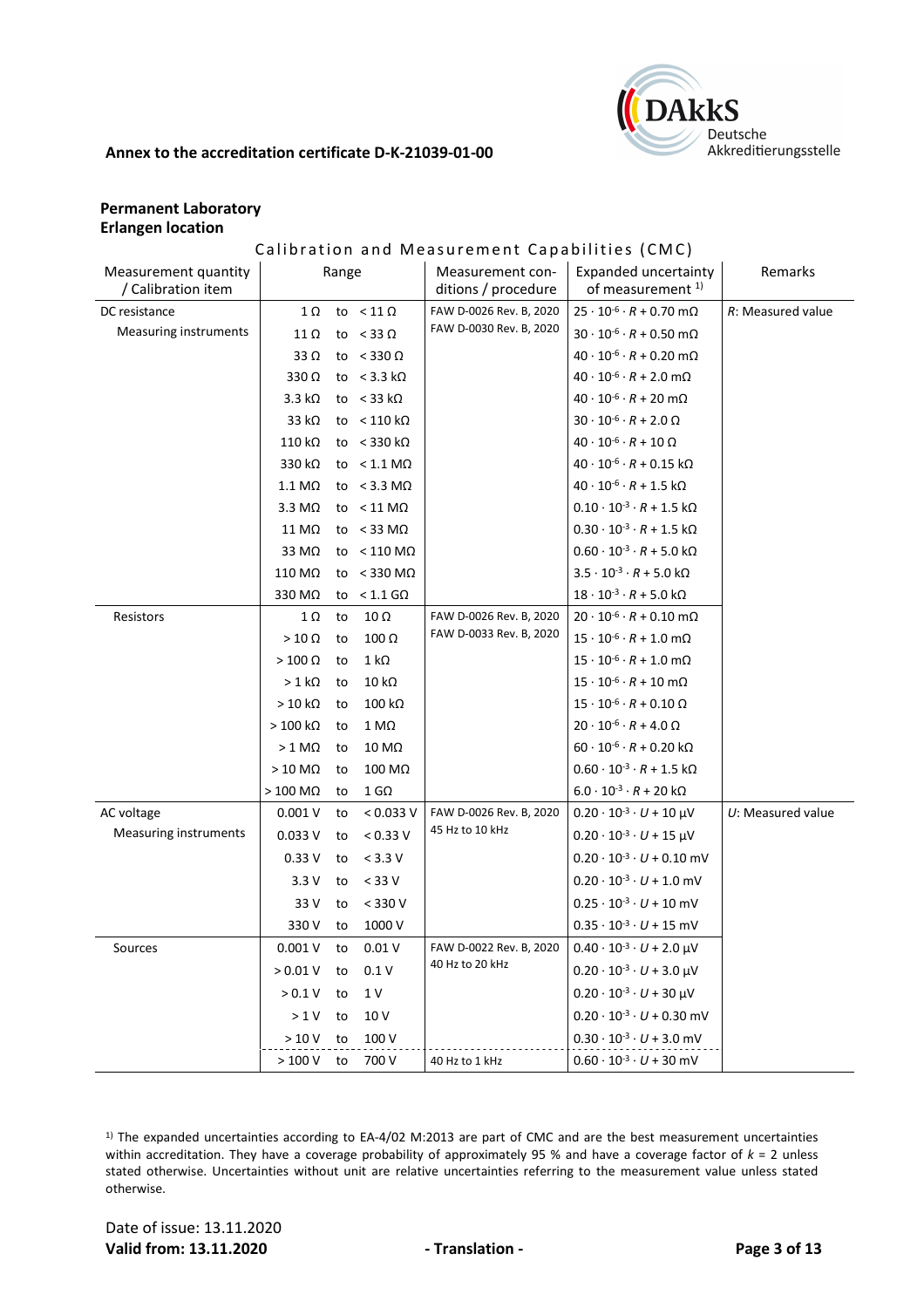

# **Permanent Laboratory Erlangen location**

# Calibration and Measurement Capabilities (CMC)

| Measurement quantity<br>/ Calibration item | Range            |    |                  | Measurement con-<br>ditions / procedure | Expanded uncertainty<br>of measurement <sup>1)</sup> | Remarks           |
|--------------------------------------------|------------------|----|------------------|-----------------------------------------|------------------------------------------------------|-------------------|
| AC current                                 | 29 µA            | to | $<$ 330 $\mu$ A  | FAW D-0026 Rev. B, 2020                 | $1.5 \cdot 10^{-3} \cdot l + 1.0 \mu A$              | I: Measured value |
| Measuring instruments                      | $330 \mu A$      | to | $<$ 3.3 mA       | 45 Hz to 1 kHz                          | $1.2 \cdot 10^{-3} \cdot l + 1.0 \mu A$              |                   |
|                                            | $3.3 \text{ mA}$ | to | $<$ 33 mA        |                                         | $0.50 \cdot 10^{-3} \cdot l + 5.0 \mu A$             |                   |
|                                            | 33 mA            | to | $<$ 330 mA       |                                         | $0.50 \cdot 10^{-3} \cdot l + 50 \mu A$              |                   |
|                                            | 330 mA           | to | < 1.1 A          |                                         | $0.60 \cdot 10^{-3} \cdot l + 0.20$ mA               |                   |
|                                            | 1.1A             | to | $<$ 3 A          |                                         | $0.70 \cdot 10^{-3} \cdot l + 0.20$ mA               |                   |
|                                            | 3 A              | to | $<$ 11 A         |                                         | $1.2 \cdot 10^{-3} \cdot l + 3.0$ mA                 |                   |
|                                            | 11 A             | to | 20 A             |                                         | $1.8 \cdot 10^{-3} \cdot l + 12$ mA                  |                   |
| Sources                                    | $10 \mu A$       | to | $100 \mu A$      | FAW D-0022 Rev. B, 2020                 | $0.70 \cdot 10^{-3} \cdot l + 0.10 \mu A$            |                   |
|                                            | $>100 \mu A$     | to | 1 <sub>m</sub> A | 45 Hz to 5 kHz                          | $0.70 \cdot 10^{-3} \cdot l + 0.50 \mu A$            |                   |
|                                            | $>1$ mA          | to | $10 \text{ mA}$  |                                         | $0.70 \cdot 10^{-3} \cdot l + 5.0 \mu A$             |                   |
|                                            | $>10$ mA         | to | 100 mA           |                                         | $0.70 \cdot 10^{-3} \cdot l + 50 \mu A$              |                   |
|                                            | $>100$ mA        | to | 1 A              | 45Hz to 1 kHz                           | $1.5 \cdot 10^{-3} \cdot l + 0.30$ mA                |                   |
| Frequency                                  |                  |    |                  |                                         |                                                      |                   |
| Measuring instruments                      | $0.1$ Hz         | to | 20 MHz           | FAW D-0035 Rev. B, 2018                 | $25 \cdot 10^{-6} \cdot f$                           | f: Measured value |
| Sources                                    | $0.1$ Hz         | to | 20 MHz           | FAW D-0036 Rev. B, 2018                 | $6.0 \cdot 10^{-6} \cdot f$                          |                   |
| Time interval                              |                  |    |                  |                                         |                                                      |                   |
| Sources                                    | 50 ns            | to | 10 <sub>s</sub>  | FAW D-0036 Rev. B, 2018                 | $25 \cdot 10^{-6} \cdot t$                           | t: Measured value |

# **On-site Calibration Erlangen location**

#### Calibration and Measurement Capabilities (CMC)

| Measurement quantity<br>/ Calibration item | Range   |    |           | Measurement con-<br>ditions / procedure | Expanded uncertainty<br>of measurement <sup>1)</sup> | <b>Remarks</b>      |
|--------------------------------------------|---------|----|-----------|-----------------------------------------|------------------------------------------------------|---------------------|
| DC voltage                                 | 0V      | to | < 0.33 V  | FAW D-0026 Rev. B, 2020                 | $25 \cdot 10^{-6} \cdot U + 2.0 \mu V$               | $U:$ Measured value |
| Measuring instruments                      | 0.33V   | to | $<$ 3.3 V |                                         | $15 \cdot 10^{-6} \cdot U + 3.0 \text{ }\mu\text{V}$ |                     |
|                                            | 3.3V    | to | $<$ 33 V  |                                         | $15 \cdot 10^{-6} \cdot U + 30$ µV                   |                     |
|                                            | 33 V    | to | $<$ 330 V |                                         | $25 \cdot 10^{-6} \cdot U + 0.20$ mV                 |                     |
|                                            | 330 V   | to | 1000 V    |                                         | $25 \cdot 10^{-6} \cdot U + 2.0$ mV                  |                     |
| Sources                                    | 0V      | to | 0.1V      | FAW D-0022 Rev. B, 2020                 | $15 \cdot 10^{-6} \cdot U + 1.0$ µV                  |                     |
|                                            | > 0.1 V | to | 1 V       |                                         | $15 \cdot 10^{-6} \cdot U + 1.0$ µV                  |                     |
|                                            | $>1$ V  | to | 10V       |                                         | $15 \cdot 10^{-6} \cdot U + 1.0$ uV                  |                     |
|                                            | >10V    | to | 100V      |                                         | $15 \cdot 10^{-6} \cdot U + 50$ µV                   |                     |
|                                            | >100V   | to | 1000 V    |                                         | $15 \cdot 10^{-6} \cdot U + 0.15$ mV                 |                     |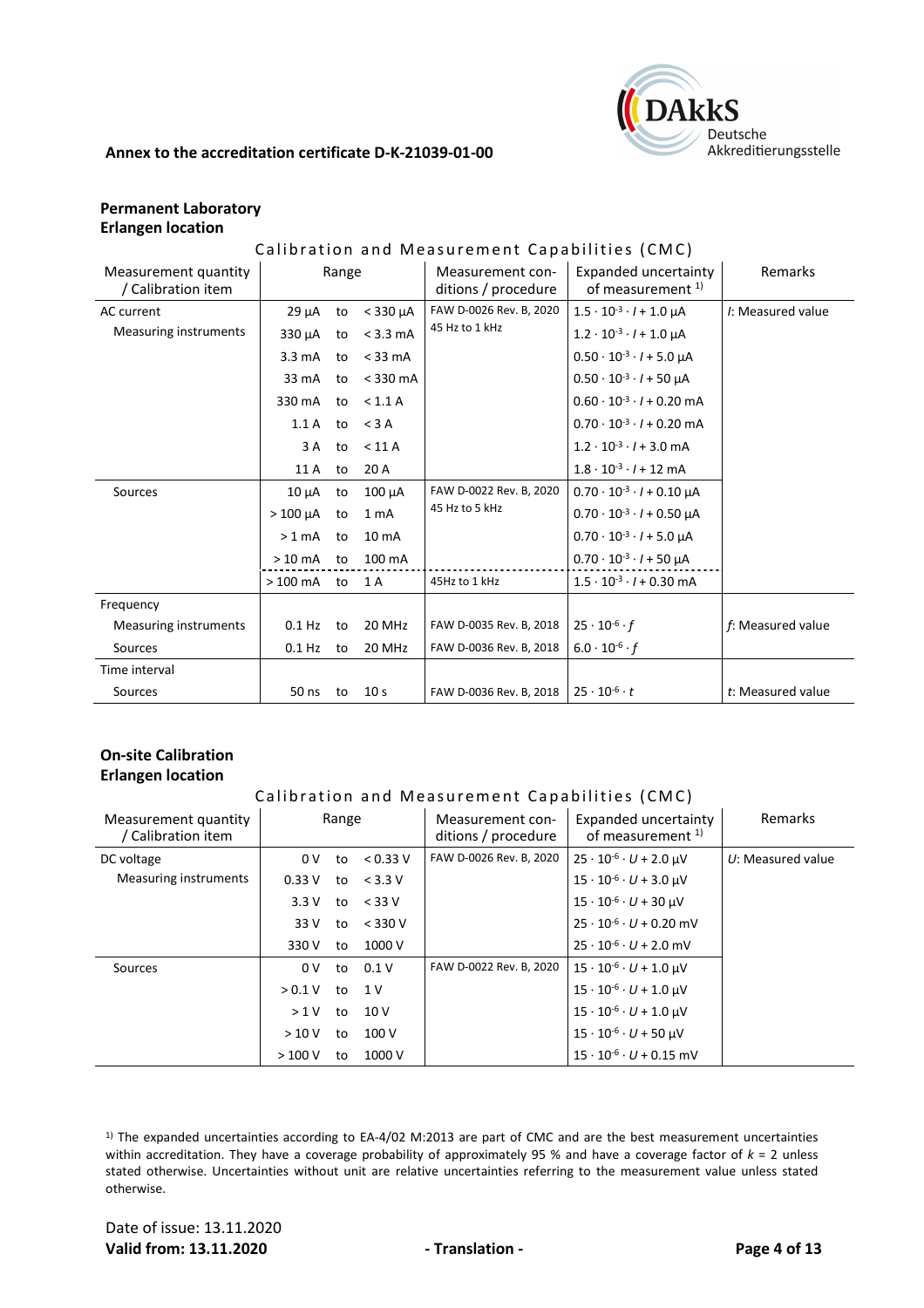

# **On-site Calibration Erlangen location**

# Calibration and Measurement Capabilities (CMC)

| Measurement quantity<br>/ Calibration item |                       | Range |                            | Measurement con-<br>ditions / procedure | Expanded uncertainty<br>of measurement <sup>1)</sup> | Remarks           |
|--------------------------------------------|-----------------------|-------|----------------------------|-----------------------------------------|------------------------------------------------------|-------------------|
| DC current                                 | $20 \mu A$            | to    | $<$ 330 $\mu$ A            | FAW D-0026 Rev. B, 2020                 | $0.20 \cdot 10^{-3} \cdot l + 0.10 \mu A$            | I: Measured value |
| <b>Measuring instruments</b>               | 330 µA                | to    | $<$ 3.3 mA                 |                                         | $0.15 \cdot 10^{-3} \cdot l + 0.10 \mu A$            |                   |
|                                            | 3.3 <sub>m</sub> A    | to    | $<$ 33 mA                  |                                         | $0.13 \cdot 10^{-3} \cdot l + 1.0 \mu A$             |                   |
|                                            | 33 mA                 | to    | $<$ 330 mA                 |                                         | $0.13 \cdot 10^{-3} \cdot l + 5.0 \mu A$             |                   |
|                                            | 330 mA                | to    | < 1.1 A                    |                                         | $0.25 \cdot 10^{-3} \cdot l + 60 \mu A$              |                   |
|                                            | 1.1A                  | to    | < 3.0 A                    |                                         | $0.50 \cdot 10^{-3} \cdot l + 50 \mu A$              |                   |
|                                            | 3.0A                  | to    | < 11 A                     |                                         | $0.60 \cdot 10^{-3} \cdot l + 0.70$ mA               |                   |
|                                            | 11 A                  | to    | 20 A                       |                                         | $1.2 \cdot 10^{-3} \cdot l + 1.0 \text{ mA}$         |                   |
| Sources                                    | $> 0.1 \mu A$         | to    | $1 \mu A$                  | FAW D-0022 Rev. B, 2020                 | $30 \cdot 10^{-6} \cdot l + 0.00010 \mu A$           |                   |
|                                            | $>1 \mu A$            | to    | $10 \mu A$                 |                                         | $30 \cdot 10^{-6} \cdot l + 0.00015 \mu A$           |                   |
|                                            | $>10 \mu A$           | to    | $100 \mu A$                |                                         | $30 \cdot 10^{-6} \cdot l + 0.0015$ µA               |                   |
|                                            | $>100 \mu A$          | to    | 1 <sub>mA</sub>            |                                         | $25 \cdot 10^{-6} \cdot l + 0.010 \mu A$             |                   |
|                                            | > 1 mA                | to    | 10 mA                      |                                         | $30 \cdot 10^{-6} \cdot l + 0.10 \mu A$              |                   |
|                                            | $>10$ mA              | to    | 100 mA                     |                                         | $50 \cdot 10^{-6} \cdot l + 1.0 \mu A$               |                   |
|                                            | $>100$ mA             | to    | 1 A                        |                                         | $150 \cdot 10^{-6} \cdot l + 10 \mu A$               |                   |
| DC resistance                              | 1Ω                    |       | to $< 11 \Omega$           | FAW D-0026 Rev. B, 2020                 | $25 \cdot 10^{-6} \cdot R + 0.70$ m $\Omega$         | R: Measured value |
| Measuring instruments                      | 11 Ω                  |       | to $<$ 33 $\Omega$         | FAW D-0030 Rev. B, 2020                 | $30 \cdot 10^{-6} \cdot R + 0.50$ m $\Omega$         |                   |
|                                            | 33 $\Omega$           |       | to $<$ 330 $\Omega$        |                                         | $40 \cdot 10^{-6} \cdot R + 0.20 \text{ m}\Omega$    |                   |
|                                            | $330\Omega$           |       | to $<$ 3.3 kΩ              |                                         | $40 \cdot 10^{-6} \cdot R + 2.0 \text{ mA}$          |                   |
|                                            | $3.3 k\Omega$         |       | to $<$ 33 k $\Omega$       |                                         | $40 \cdot 10^{-6} \cdot R + 20 \text{ m}\Omega$      |                   |
|                                            | 33 $k\Omega$          |       | to $< 110 \text{ k}\Omega$ |                                         | $30\cdot10^{ \cdot 6} \cdot R + 2.0~\Omega$          |                   |
|                                            | $110 k\Omega$         |       | to $<$ 330 kΩ              |                                         | $40 \cdot 10^{-6} \cdot R + 10 \Omega$               |                   |
|                                            | 330 k $\Omega$        |       | to $< 1.1 M\Omega$         |                                         | $40 \cdot 10^{-6} \cdot R + 0.15 \text{ k}\Omega$    |                   |
|                                            | $1.1 \text{ M}\Omega$ |       | to $<$ 3.3 M $\Omega$      |                                         | $40 \cdot 10^{-6} \cdot R + 1.5 \text{ k}\Omega$     |                   |
|                                            | $3.3 \text{ M}\Omega$ |       | to $< 11$ M $\Omega$       |                                         | $0.10 \cdot 10^{-3} \cdot R + 1.5 \text{ k}\Omega$   |                   |
|                                            | 11 MΩ                 |       | to $<$ 33 M $\Omega$       |                                         | $0.30 \cdot 10^{-3} \cdot R + 1.5 \text{ k}\Omega$   |                   |
|                                            | 33 MΩ                 |       | to $< 110 \text{ M}\Omega$ |                                         | $0.60 \cdot 10^{-3} \cdot R + 5.0 \text{ k}\Omega$   |                   |
|                                            | 110 MΩ                |       | to $<$ 330 M $\Omega$      |                                         | $3.5 \cdot 10^{-3} \cdot R + 5.0 \text{ k}\Omega$    |                   |
|                                            | 330 MΩ                |       | to $< 1.1$ GQ              |                                         | $18 \cdot 10^{-3} \cdot R + 5.0 \text{ k}\Omega$     |                   |

 $1)$  The expanded uncertainties according to EA-4/02 M:2013 are part of CMC and are the best measurement uncertainties within accreditation. They have a coverage probability of approximately 95 % and have a coverage factor of *k* = 2 unless stated otherwise. Uncertainties without unit are relative uncertainties referring to the measurement value unless stated otherwise.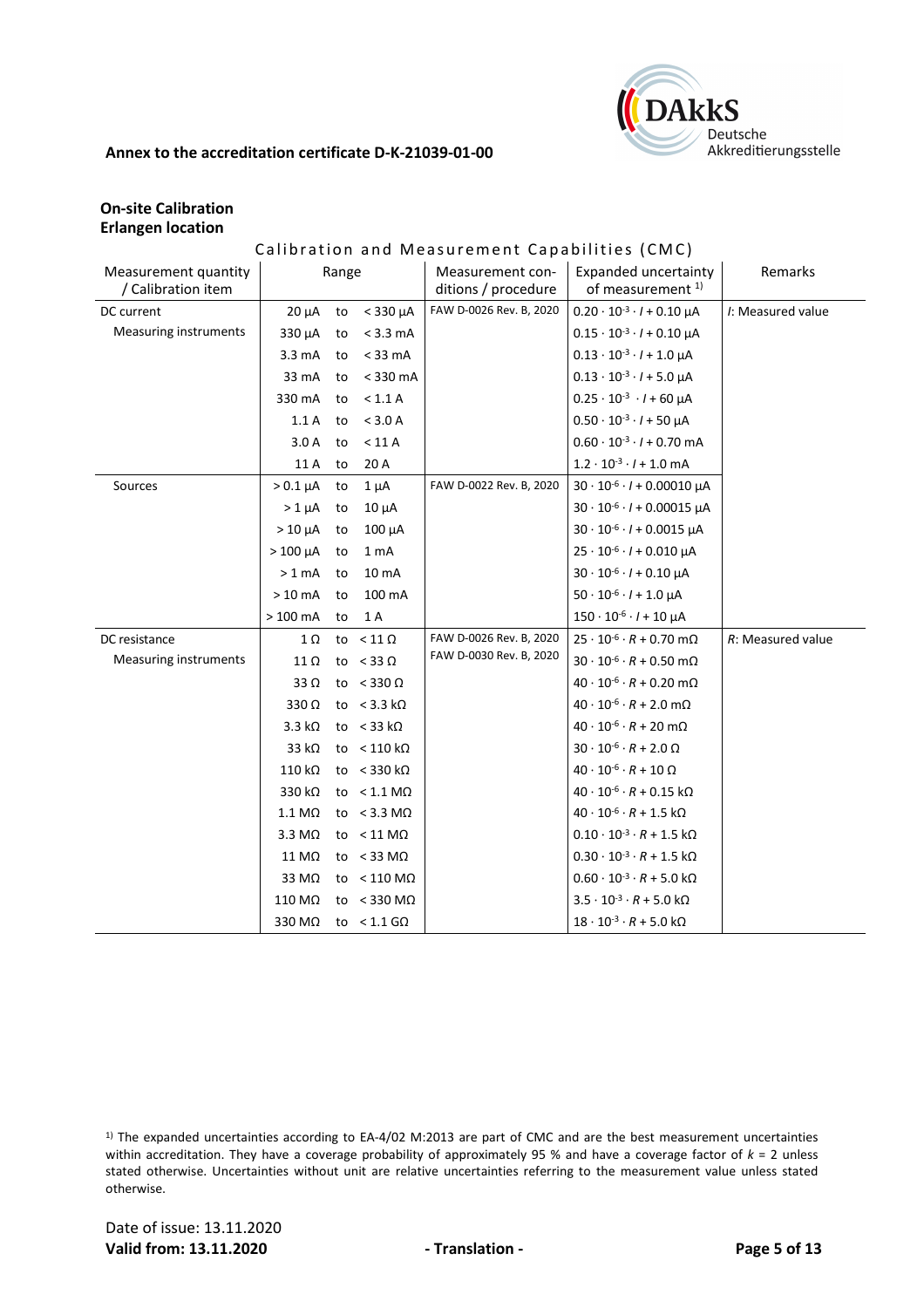

# **On-site Calibration Erlangen location**

# Calibration and Measurement Capabilities (CMC)

| Measurement quantity<br>/ Calibration item |                   | Range |                     | Measurement con-<br>ditions / procedure | Expanded uncertainty<br>of measurement <sup>1)</sup> | Remarks             |
|--------------------------------------------|-------------------|-------|---------------------|-----------------------------------------|------------------------------------------------------|---------------------|
| Resistors                                  | 1Ω                | to    | $10\ \Omega$        | FAW D-0026 Rev. B, 2020                 | $20 \cdot 10^{-6} \cdot R + 0.10 \text{ m}\Omega$    | R: Measured value   |
|                                            | $>10 \Omega$      | to    | $100 \Omega$        | FAW D-0033 Rev. B, 2020                 | $15 \cdot 10^{-6} \cdot R + 1.0 \text{ mA}$          |                     |
|                                            | $>100 \Omega$     | to    | $1 \text{ k}\Omega$ |                                         | $15 \cdot 10^{-6} \cdot R + 1.0 \text{ m}\Omega$     |                     |
|                                            | $> 1 k\Omega$     | to    | $10 k\Omega$        |                                         | $15 \cdot 10^{-6} \cdot R + 10 \text{ m}\Omega$      |                     |
|                                            | $>10 k\Omega$     | to    | $100 k\Omega$       |                                         | $15 \cdot 10^{-6} \cdot R + 0.10 \Omega$             |                     |
|                                            | $>100$ kΩ         | to    | $1 M\Omega$         |                                         | $20 \cdot 10^{-6} \cdot R + 4.0 \Omega$              |                     |
|                                            | $> 1$ M $\Omega$  | to    | 10 MΩ               |                                         | $60 \cdot 10^{-6} \cdot R + 0.20 \text{ k}\Omega$    |                     |
|                                            | $>10$ M $\Omega$  | to    | 100 MΩ              |                                         | $0.60 \cdot 10^{-3} \cdot R + 1.5 \text{ k}\Omega$   |                     |
|                                            | $>100$ M $\Omega$ | to    | $1$ G $\Omega$      |                                         | $6.0 \cdot 10^{-3} \cdot R + 20 \text{ k}\Omega$     |                     |
| AC voltage                                 | 0.001V            | to    | < 0.033 V           | FAW D-0026 Rev. B, 2020                 | $0.20 \cdot 10^{-3} \cdot U + 10 \mu V$              | $U:$ Measured value |
| <b>Measuring instruments</b>               | 0.033V            | to    | < 0.33 V            | 45 Hz to 10 kHz                         | $0.20 \cdot 10^{-3} \cdot U + 15$ µV                 |                     |
|                                            | 0.33V             | to    | $<$ 3.3 V           |                                         | $0.20 \cdot 10^{-3} \cdot U + 0.10$ mV               |                     |
|                                            | 3.3V              | to    | $< 33 V$            |                                         | $0.20 \cdot 10^{-3} \cdot U + 1.0$ mV                |                     |
|                                            | 33 V              | to    | $< 330 V$           |                                         | $0.25 \cdot 10^{-3} \cdot U + 10$ mV                 |                     |
|                                            | 330 V             | to    | 1000 V              |                                         | $0.35 \cdot 10^{-3} \cdot U + 15$ mV                 |                     |
| Sources                                    | 0.001V            | to    | 0.01V               | FAW D-0022 Rev. B, 2020                 | $0.40 \cdot 10^{-3} \cdot U + 2.0 \mu V$             |                     |
|                                            | > 0.01 V          | to    | 0.1V                | 40 Hz to 20 kHz                         | $0.20 \cdot 10^{-3} \cdot U + 3.0 \mu V$             |                     |
|                                            | > 0.1 V           | to    | $1\,\mathrm{V}$     |                                         | $0.20 \cdot 10^{-3} \cdot U + 30 \mu V$              |                     |
|                                            | >1 V              | to    | 10 V                |                                         | $0.20 \cdot 10^{-3} \cdot U + 0.30$ mV               |                     |
|                                            | >10V              | to    | 100 V               |                                         | $0.30 \cdot 10^{-3} \cdot U + 3.0$ mV                |                     |
|                                            | >100V             | to    | 700 V               | 40 Hz to 1 kHz                          | $0.60 \cdot 10^{-3} \cdot U + 30$ mV                 |                     |
| AC current                                 | $29 \mu A$        | to    | $<$ 330 $\mu$ A     | FAW D-0026 Rev. B, 2020                 | $1.5 \cdot 10^{-3} \cdot l + 1.0 \mu A$              | I: Measured value   |
| Measuring instruments                      | 330 µA            | to    | $< 3.3$ mA          | 45 Hz to 1 kHz                          | $1.2 \cdot 10^{-3} \cdot l + 1.0 \mu A$              |                     |
|                                            | $3.3 \text{ mA}$  | to    | $<$ 33 mA           |                                         | $0.50 \cdot 10^{-3} \cdot l + 5.0 \mu A$             |                     |
|                                            | 33 mA             | to    | $<$ 330 mA          |                                         | $0.50 \cdot 10^{-3} \cdot l + 50 \mu A$              |                     |
|                                            | 330 mA            | to    | < 1.1 A             |                                         | $0.60 \cdot 10^{-3} \cdot l + 0.20$ mA               |                     |
|                                            | 1.1A              | to    | $<$ 3 A             |                                         | $0.70 \cdot 10^{-3} \cdot l + 0.20$ mA               |                     |
|                                            | 3 A               | to    | < 11 A              |                                         | $1.2 \cdot 10^{-3} \cdot l + 3.0 \text{ mA}$         |                     |
|                                            | 11 A              | to    | 20 A                |                                         | $1.8 \cdot 10^{-3} \cdot l + 12 \text{ mA}$          |                     |
| Sources                                    | $10 \mu A$        | to    | $100 \mu A$         | FAW D-0022 Rev. B, 2020                 | $0.70 \cdot 10^{-3} \cdot l + 0.10 \mu A$            |                     |
|                                            | $>100 \mu A$      | to    | 1 <sub>mA</sub>     | 45 Hz to 5 kHz                          | $0.70 \cdot 10^{-3} \cdot l + 0.50 \mu A$            |                     |
|                                            | $>1$ mA           | to    | 10 mA               |                                         | $0.70 \cdot 10^{-3} \cdot l + 5.0 \mu A$             |                     |
|                                            | $>10$ mA          | to    | 100 mA              |                                         | $0.70 \cdot 10^{-3} \cdot l + 50 \mu A$              |                     |
|                                            | $>100$ mA         | to    | 1 A                 | 45Hz to 1 kHz                           | $1.5 \cdot 10^{-3} \cdot l + 0.30$ mA                |                     |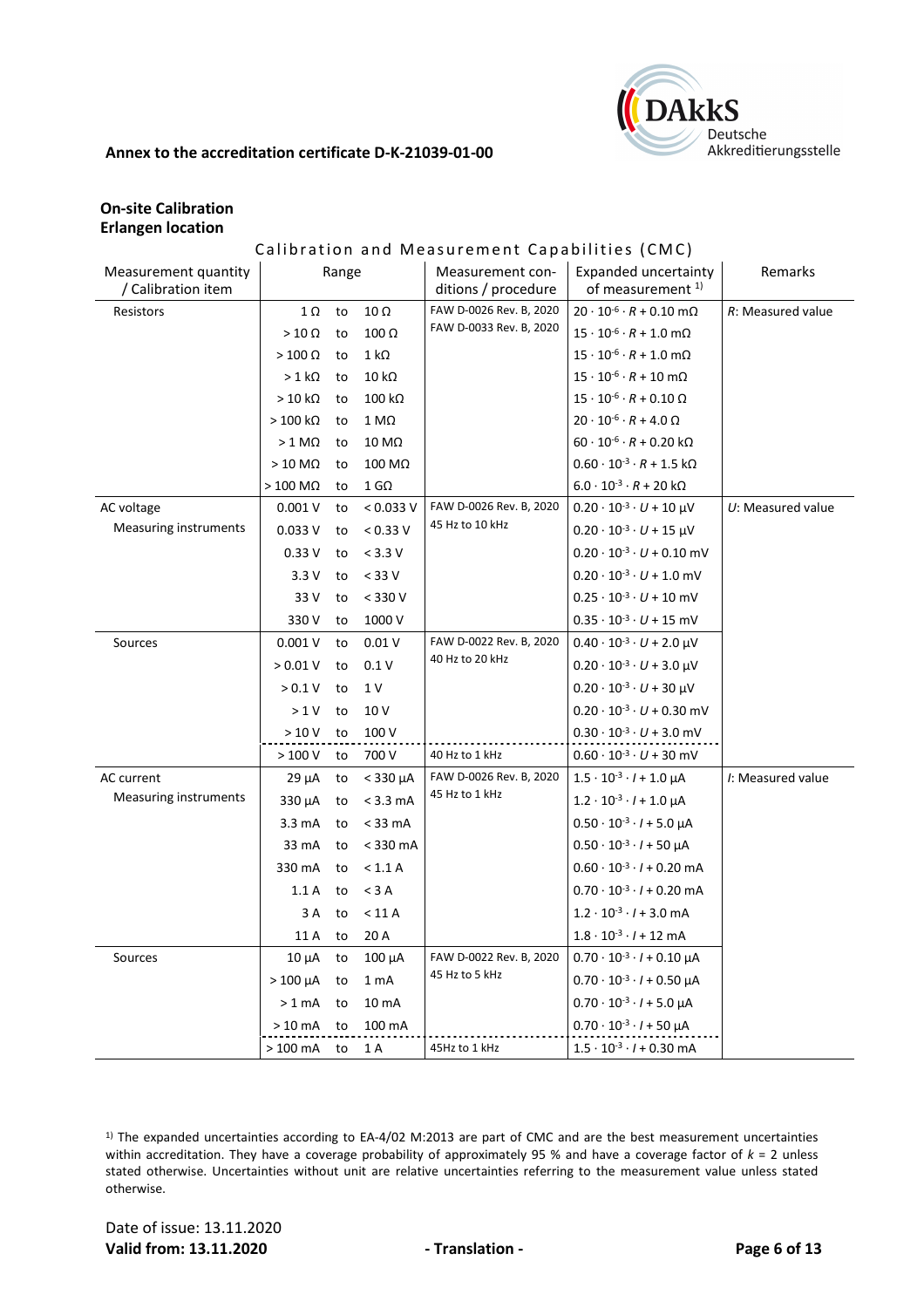

# **On-site Calibration Erlangen location**

#### Calibration and Measurement Capabilities (CMC)

| Measurement quantity<br>Calibration item |                    | Range |                 | Measurement con-<br>ditions / procedure | Expanded uncertainty<br>of measurement <sup>1)</sup> | Remarks           |
|------------------------------------------|--------------------|-------|-----------------|-----------------------------------------|------------------------------------------------------|-------------------|
| Frequency                                |                    |       |                 |                                         |                                                      |                   |
| <b>Measuring instruments</b>             | 0.1 H <sub>7</sub> | t٥    | 20 MHz          | FAW D-0035 Rev. B, 2018                 | $25 \cdot 10^{-6} \cdot f$                           | f: Measured value |
| Sources                                  | $0.1$ Hz           | to    | 20 MHz          | FAW D-0036 Rev. B, 2018                 | $6.0 \cdot 10^{-6} \cdot f$                          |                   |
| Time interval                            |                    |       |                 |                                         |                                                      |                   |
| Sources                                  | $50$ ns            | to    | 10 <sub>s</sub> | FAW D-0036 Rev. B, 2018                 | $25 \cdot 10^{-6} \cdot t$                           | t: Measured value |

# **Permanent Laboratory Karlstein am Main location**

#### Calibration and Measurement Capabilities (CMC)

| Measurement quantity<br>/ Calibration item |                  | Range |                    | Measurement con-<br>ditions / procedure | Expanded uncertainty<br>of measurement <sup>1)</sup> | Remarks             |
|--------------------------------------------|------------------|-------|--------------------|-----------------------------------------|------------------------------------------------------|---------------------|
| DC voltage                                 | 0 <sub>V</sub>   | to    | < 0.33 V           | FAW D-0026 Rev. B, 2020                 | $25 \cdot 10^{-6} \cdot U + 2.0 \text{ }\mu\text{V}$ | $U:$ Measured value |
| Measuring instruments                      | 0.33V            | to    | $< 3.3 V$          |                                         | $15 \cdot 10^{-6} \cdot U + 3.0 \mu V$               |                     |
|                                            | 3.3V             | to    | $<$ 33 V           |                                         | $15 \cdot 10^{-6} \cdot U + 30$ µV                   |                     |
|                                            | 33 V             | to    | $<$ 330 V          |                                         | $25 \cdot 10^{-6} \cdot U + 0.20$ mV                 |                     |
|                                            | 330 V            | to    | 1000 V             |                                         | $25 \cdot 10^{-6} \cdot U + 2.0$ mV                  |                     |
| Sources                                    | 0 <sub>V</sub>   | to    | 0.1V               | FAW D-0022 Rev. B, 2020                 | $15 \cdot 10^{-6} \cdot U + 1.0$ µV                  |                     |
|                                            | > 0.1 V          | to    | 1 V                |                                         | $15 \cdot 10^{-6} \cdot U + 1.0 \mu V$               |                     |
|                                            | >1 V             | to    | 10 V               |                                         | $15 \cdot 10^{-6} \cdot U + 1.0 \mu V$               |                     |
|                                            | >10V             | to    | 100 V              |                                         | $15 \cdot 10^{-6} \cdot U + 50$ µV                   |                     |
|                                            | >100V            | to    | 1000 V             |                                         | $15 \cdot 10^{-6} \cdot U + 0.15$ mV                 |                     |
| DC current                                 | $20 \mu A$       |       | to $<$ 330 $\mu$ A | FAW D-0026 Rev. B, 2020                 | $0.20 \cdot 10^{-3} \cdot l + 0.10 \mu A$            | I: Measured value   |
| Measuring instruments                      | 330 µA           | to    | $<$ 3.3 mA         |                                         | $0.15 \cdot 10^{-3} \cdot l + 0.10 \mu A$            |                     |
|                                            | $3.3 \text{ mA}$ | to    | $<$ 33 mA          |                                         | $0.13 \cdot 10^{-3} \cdot l + 1.0 \mu A$             |                     |
|                                            | 33 mA            | to    | $<$ 330 mA         |                                         | $0.13 \cdot 10^{-3} \cdot l + 5.0 \mu A$             |                     |
|                                            | 330 mA           | to    | < 1.1 A            |                                         | $0.25 \cdot 10^{-3} \cdot l + 60 \mu A$              |                     |
|                                            | 1.1A             | to    | < 3.0 A            |                                         | $0.50 \cdot 10^{-3} \cdot l + 50 \mu A$              |                     |
|                                            | 3.0A             | to    | < 11 A             |                                         | $0.60 \cdot 10^{-3} \cdot l + 0.70$ mA               |                     |
|                                            | 11 A             | to    | 20 A               |                                         | $1.2 \cdot 10^{-3} \cdot l + 1.0$ mA                 |                     |
| Sources                                    | $> 0.1 \mu A$    | to    | $1 \mu A$          | FAW D-0022 Rev. B, 2020                 | $30 \cdot 10^{-6} \cdot l + 0.00010 \mu A$           |                     |
|                                            | $>1 \mu A$       | to    | $10 \mu A$         |                                         | $30 \cdot 10^{-6} \cdot l + 0.00015 \mu A$           |                     |
|                                            | $>10 \mu A$      | to    | $100 \mu A$        |                                         | $30 \cdot 10^{-6} \cdot l + 0.0015 \mu A$            |                     |
|                                            | $>100 \mu A$     | to    | 1 <sub>mA</sub>    |                                         | $25 \cdot 10^{-6} \cdot l + 0.010 \mu A$             |                     |
|                                            | $>1$ mA          | to    | 10 mA              |                                         | $30 \cdot 10^{-6} \cdot l + 0.10 \mu A$              |                     |
|                                            | $>10 \text{ mA}$ | to    | 100 mA             |                                         | $50 \cdot 10^{-6} \cdot l + 1.0 \mu A$               |                     |
|                                            | $>100$ mA        | to    | 1 A                |                                         | $150 \cdot 10^{-6} \cdot l + 10 \mu A$               |                     |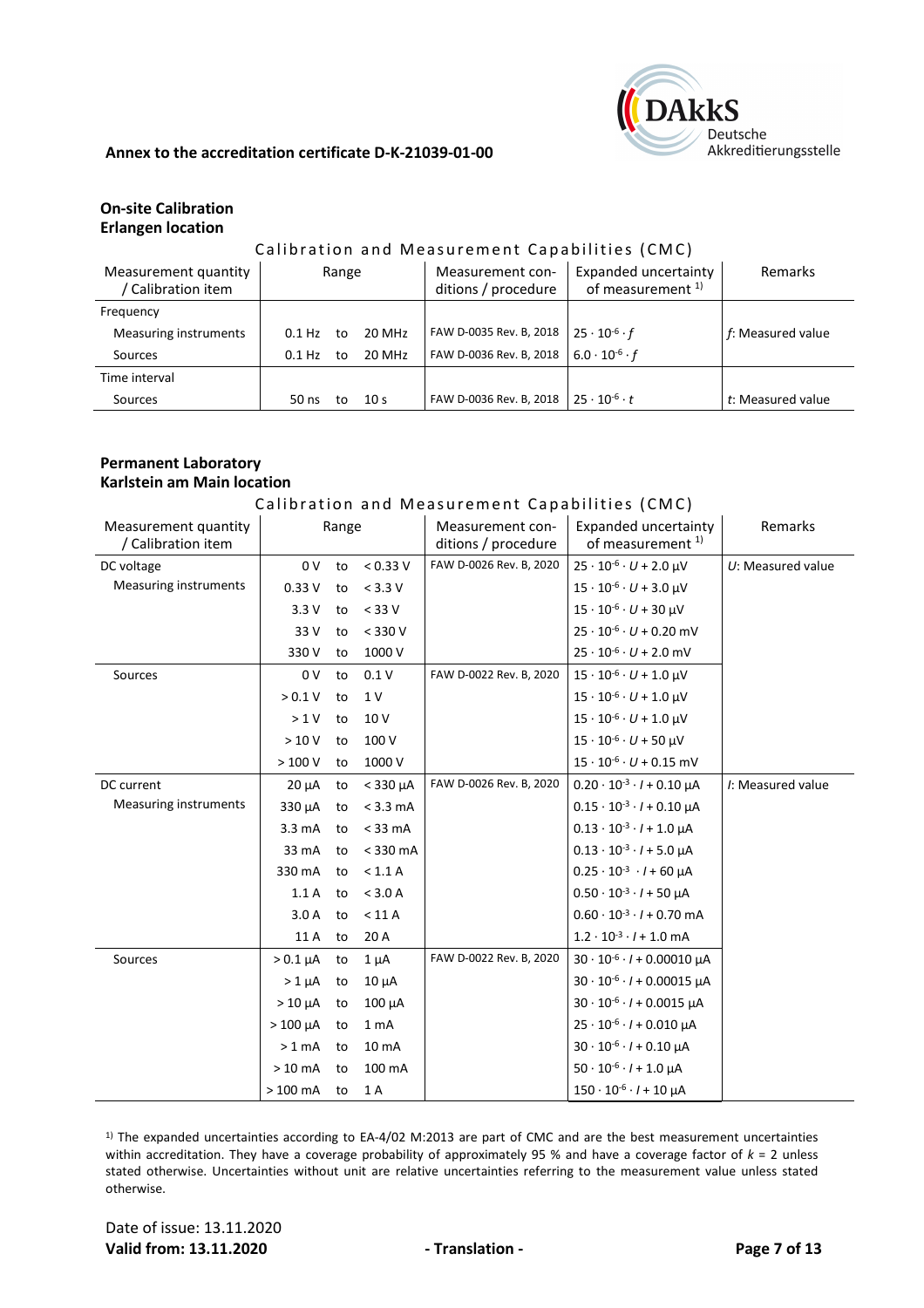

# **Permanent Laboratory Karlstein am Main location**

# Calibration and Measurement Capabilities (CMC)

| Measurement quantity<br>/ Calibration item | Range                 |    |                            | Measurement con-<br>ditions / procedure | Expanded uncertainty<br>of measurement <sup>1)</sup> | Remarks             |
|--------------------------------------------|-----------------------|----|----------------------------|-----------------------------------------|------------------------------------------------------|---------------------|
| DC resistance                              | 1Ω                    |    | to $< 11 \Omega$           | FAW D-0026 Rev. B, 2020                 | $25 \cdot 10^{-6} \cdot R + 0.70$ m $\Omega$         | R: Measured value   |
| Measuring instruments                      | $11 \Omega$           |    | to $<$ 33 $\Omega$         | FAW D-0030 Rev. B, 2020                 | $30 \cdot 10^{-6} \cdot R + 0.50$ m $\Omega$         |                     |
|                                            | 33 $\Omega$           |    | to $<$ 330 $\Omega$        |                                         | $40 \cdot 10^{-6} \cdot R + 0.20 \text{ mA}$         |                     |
|                                            | $330\Omega$           |    | to $<$ 3.3 k $\Omega$      |                                         | $40 \cdot 10^{-6} \cdot R + 2.0 \text{ m}\Omega$     |                     |
|                                            | $3.3 k\Omega$         |    | to $<$ 33 k $\Omega$       |                                         | $40 \cdot 10^{-6} \cdot R + 20 \text{ m}\Omega$      |                     |
|                                            | 33 $k\Omega$          |    | to $< 110 \text{ k}\Omega$ |                                         | $30 \cdot 10^{-6} \cdot R + 2.0 \Omega$              |                     |
|                                            | $110 k\Omega$         |    | to $<$ 330 kΩ              |                                         | $40 \cdot 10^{-6} \cdot R + 10 \Omega$               |                     |
|                                            | 330 kΩ                |    | to $< 1.1$ M $\Omega$      |                                         | $40 \cdot 10^{-6} \cdot R + 0.15$ kΩ                 |                     |
|                                            | $1.1 \text{ M}\Omega$ |    | to $<$ 3.3 M $\Omega$      |                                         | $40 \cdot 10^{-6} \cdot R + 1.5 \text{ k}\Omega$     |                     |
|                                            | $3.3 \text{ M}\Omega$ |    | to $< 11$ M $\Omega$       |                                         | $0.10 \cdot 10^{-3} \cdot R + 1.5 \text{ k}\Omega$   |                     |
|                                            | 11 MΩ                 |    | to $<$ 33 M $\Omega$       |                                         | $0.30 \cdot 10^{-3} \cdot R + 1.5 \text{ k}\Omega$   |                     |
|                                            | 33 M $\Omega$         |    | to $< 110$ M $\Omega$      |                                         | $0.60 \cdot 10^{-3} \cdot R + 5.0 \text{ k}\Omega$   |                     |
|                                            | 110 MΩ                |    | to < 330 M $\Omega$        |                                         | $3.5 \cdot 10^{-3} \cdot R + 5.0 \text{ k}\Omega$    |                     |
|                                            | 330 MΩ                |    | to $< 1.1$ G $\Omega$      |                                         | $18 \cdot 10^{-3} \cdot R + 5.0 \text{ k}\Omega$     |                     |
| Resistors                                  | $1 \Omega$            | to | $10 \Omega$                | FAW D-0026 Rev. B, 2020                 | $20 \cdot 10^{-6} \cdot R + 0.10 \text{ m}\Omega$    |                     |
|                                            | $>10 \Omega$          | to | $100 \Omega$               | FAW D-0033 Rev. B, 2020                 | $15 \cdot 10^{-6} \cdot R + 1.0 \text{ mA}$          |                     |
|                                            | $>100 \Omega$         | to | $1 k\Omega$                |                                         | $15 \cdot 10^{-6} \cdot R + 1.0 \text{ mA}$          |                     |
|                                            | $>1$ kΩ               | to | $10 k\Omega$               |                                         | $15\cdot 10^{.6}\cdot R + 10\; \text{m}\Omega$       |                     |
|                                            | $>10 k\Omega$         | to | $100 k\Omega$              |                                         | $15 \cdot 10^{-6} \cdot R + 0.10 \Omega$             |                     |
|                                            | $>100$ kΩ             | to | 1 MΩ                       |                                         | $20 \cdot 10^{-6} \cdot R + 4.0 \Omega$              |                     |
|                                            | $> 1$ M $\Omega$      | to | 10 MΩ                      |                                         | $60 \cdot 10^{-6} \cdot R + 0.20 \text{ k}\Omega$    |                     |
|                                            | $>10$ M $\Omega$      | to | 100 MΩ                     |                                         | $0.60 \cdot 10^{-3} \cdot R + 1.5 \text{ k}\Omega$   |                     |
|                                            | $>100$ M $\Omega$     | to | $1$ G $\Omega$             |                                         | $6.0 \cdot 10^{-3} \cdot R + 20 \text{ k}\Omega$     |                     |
| AC voltage                                 | 0.001V                | to | < 0.033 V                  | FAW D-0026 Rev. B, 2020                 | $0.20 \cdot 10^{-3} \cdot U + 10 \mu V$              | $U:$ Measured value |
| Measuring instruments                      | 0.033V                | to | < 0.33 V                   | 45 Hz to 10 kHz                         | $0.20 \cdot 10^{-3} \cdot U + 15 \mu V$              |                     |
|                                            | 0.33V                 | to | $< 3.3 V$                  |                                         | $0.20 \cdot 10^{-3} \cdot U + 0.10$ mV               |                     |
|                                            | 3.3V                  | to | $<$ 33 V                   |                                         | $0.20 \cdot 10^{-3} \cdot U + 1.0$ mV                |                     |
|                                            | 33 V                  | to | $<$ 330 V                  |                                         | $0.25 \cdot 10^{-3} \cdot U + 10$ mV                 |                     |
|                                            | 330 V                 | to | 1000 V                     |                                         | $0.35 \cdot 10^{-3} \cdot U + 15$ mV                 |                     |
| Sources                                    | 0.001V                | to | 0.01V                      | FAW D-0022 Rev. B, 2020                 | $0.40 \cdot 10^{-3} \cdot U + 2.0 \mu V$             |                     |
|                                            | > 0.01 V              | to | 0.1V                       | 40 Hz to 20 kHz                         | $0.20 \cdot 10^{-3} \cdot U + 3.0 \mu V$             |                     |
|                                            | $>0.1$ V              | to | 1 V                        |                                         | $0.20 \cdot 10^{-3} \cdot U + 30 \mu V$              |                     |
|                                            |                       | to | 10 V                       |                                         | $0.20 \cdot 10^{-3} \cdot U + 0.30$ mV               |                     |
|                                            |                       |    |                            |                                         |                                                      |                     |
|                                            | >1V<br>>10V           | to | 100 V                      |                                         | $0.30 \cdot 10^{-3} \cdot U + 3.0$ mV                |                     |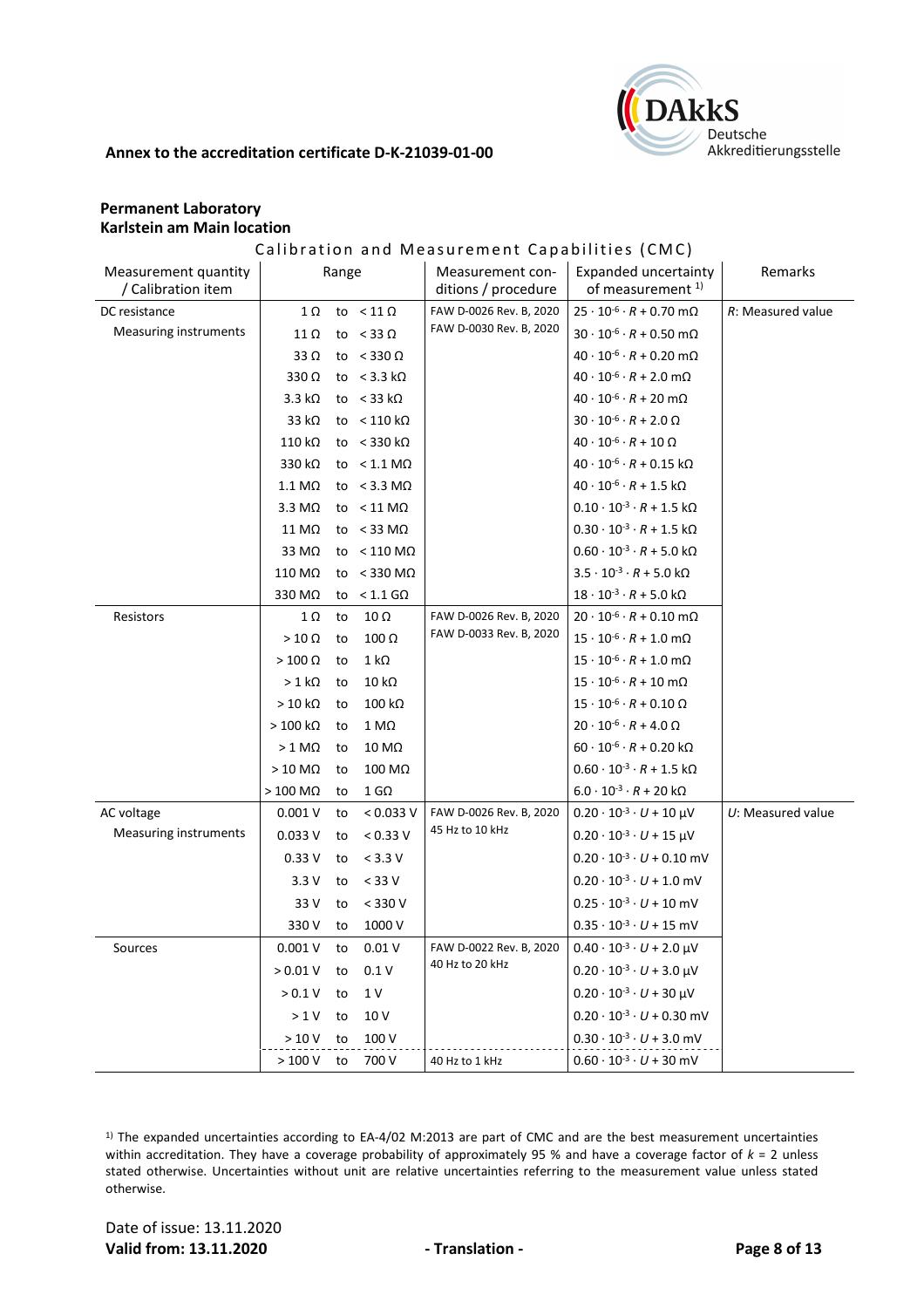

# **Permanent Laboratory Karlstein am Main location**

# Calibration and Measurement Capabilities (CMC)

| Measurement quantity<br>/ Calibration item |                            | Range |                   | Measurement con-<br>ditions / procedure | <b>Expanded uncertainty</b><br>of measurement <sup>1)</sup> | Remarks           |
|--------------------------------------------|----------------------------|-------|-------------------|-----------------------------------------|-------------------------------------------------------------|-------------------|
| AC current                                 | $29 \mu A$                 | to    | $<$ 330 $\mu$ A   | FAW D-0026 Rev. B, 2020                 | $1.5 \cdot 10^{-3} \cdot l + 1.0 \mu A$                     | I: Measured value |
| <b>Measuring instruments</b>               | 330 µA                     | to    | $<$ 3.3 mA        | 45 Hz to 1 kHz                          | $1.2 \cdot 10^{-3} \cdot l + 1.0 \mu A$                     |                   |
|                                            | $3.3 \text{ mA}$           | to    | $<$ 33 mA         |                                         | $0.50 \cdot 10^{-3} \cdot l + 5.0 \mu A$                    |                   |
|                                            | 33 mA                      | to    | $<$ 330 mA        |                                         | $0.50 \cdot 10^{-3} \cdot l + 50$ uA                        |                   |
|                                            | 330 mA                     | to    | < 1.1 A           |                                         | $0.60 \cdot 10^{-3} \cdot l + 0.20$ mA                      |                   |
|                                            | 1.1A                       | to    | $<$ 3 A           |                                         | $0.70 \cdot 10^{-3} \cdot l + 0.20$ mA                      |                   |
|                                            | 3A                         | to    | < 11 A            |                                         | $1.2 \cdot 10^{-3} \cdot l + 3.0 \text{ mA}$                |                   |
|                                            | 11 A                       | to    | 20 A              |                                         | $1.8 \cdot 10^{-3} \cdot l + 12$ mA                         |                   |
| Sources                                    | $10 \mu A$                 | to    | 100 µA            | FAW D-0022 Rev. B, 2020                 | $0.70 \cdot 10^{-3} \cdot l + 0.10 \mu A$                   |                   |
|                                            | $>100 \mu A$               | to    | 1 <sub>mA</sub>   | 45 Hz to 5 kHz                          | $0.70 \cdot 10^{-3} \cdot l + 0.50 \mu A$                   |                   |
|                                            | $>1$ mA                    | to    | 10 <sub>mA</sub>  |                                         | $0.70 \cdot 10^{-3} \cdot l + 5.0 \mu A$                    |                   |
|                                            | $>10$ mA                   | to    | 100 mA            |                                         | $0.70 \cdot 10^{-3} \cdot l + 50 \mu A$                     |                   |
|                                            | $>100$ mA                  | to    | 1 A               | 45Hz to 1 kHz                           | $1.5 \cdot 10^{-3} \cdot l + 0.30$ mA                       |                   |
| Frequency                                  |                            |       |                   |                                         |                                                             |                   |
| Measuring instruments                      | $0.1$ Hz                   | to    | 20 MHz            | FAW D-0035 Rev. B, 2020                 | $25 \cdot 10^{-6} \cdot f$                                  | f: Measured value |
| Sources                                    | $0.1$ Hz                   | to    | 35 MHz            | FAW D-0036 Rev. B, 2020                 | $6.0 \cdot 10^{-6} \cdot f$                                 |                   |
| Time interval                              | 2.0 <sub>ns</sub>          | to    | 10 <sub>ns</sub>  | FAW M-0075 Rev. B, 2019                 | $0.050$ ns                                                  |                   |
| Sources                                    | $>10$ ns                   | to    | $0.10 \,\mu s$    |                                         | $0.20$ ns                                                   |                   |
|                                            | $> 0.1 \mu s$              | to    | $1.0 \mu s$       |                                         | $0.30$ ns                                                   |                   |
|                                            | $> 1.0$ $\mu$ s            | to    | $10 \mu s$        |                                         | 3.0 <sub>ns</sub>                                           |                   |
|                                            | $> 10 \text{ }\mu\text{s}$ | to    | $50 \mu s$        |                                         | 10 <sub>ns</sub>                                            |                   |
|                                            | $> 50$ $\mu$ s             | to    | $0.10$ ms         |                                         | $30$ ns                                                     |                   |
|                                            | $> 0.10$ ms                | to    | $0.50$ ms         |                                         | $0.10 \mu s$                                                |                   |
|                                            | $> 0.50$ ms                | to    | 1.0 <sub>ms</sub> |                                         | $0.30 \,\mu s$                                              |                   |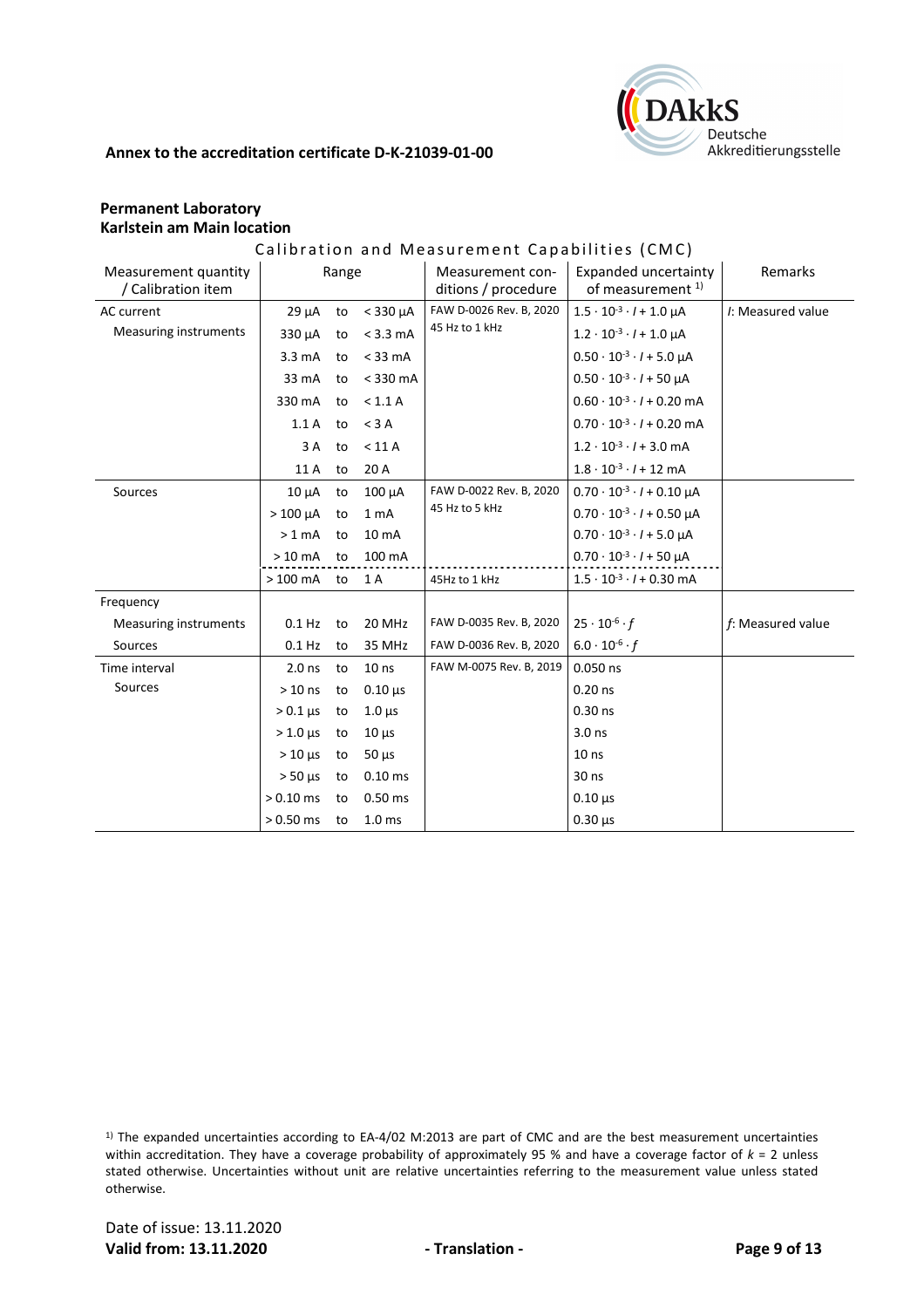

# **Permanent Laboratory Karlstein am Main location**

#### Calibration and Measurement Capabilities (CMC)

| Measurement quantity<br>/ Calibration item | Range      |    |        | Measurement con-<br>ditions / procedure | Expanded uncertainty<br>of measurement <sup>1)</sup> | Remarks         |
|--------------------------------------------|------------|----|--------|-----------------------------------------|------------------------------------------------------|-----------------|
| Oscilloscope quantities                    | 5 mV       | to | 10 mV  | FAW M-0075 Rev. B, 2019                 | $40 \cdot 10^{-3}$                                   | Oscilloscope as |
| Voltage measurement                        | $>10$ mV   | to | 20 mV  | DC to 10 MHz                            | $35 \cdot 10^{-3}$                                   | normal          |
|                                            | $> 20$ mV  | to | 50 mV  |                                         | $35 \cdot 10^{-3}$                                   |                 |
|                                            | $> 50$ mV  | to | 100 mV |                                         | $35 \cdot 10^{-3}$                                   |                 |
|                                            | > 0.1 V    | to | 0.2V   |                                         | $35 \cdot 10^{-3}$                                   |                 |
|                                            | > 0.2 V    | to | 0.5V   |                                         | $35 \cdot 10^{-3}$                                   |                 |
|                                            | > 0.5 V    | to | 1 V    |                                         | $35 \cdot 10^{-3}$                                   |                 |
|                                            | >1V        | to | 2 V    |                                         | $35 \cdot 10^{-3}$                                   |                 |
|                                            | > 2 V      | to | 5 V    |                                         | $35 \cdot 10^{-3}$                                   |                 |
| Frequency                                  | 0.5 MHz    | to | 1 MHz  | FAW M-0075 Rev. B, 2019                 | $2 \cdot 10^{-3}$                                    | Oscilloscope as |
| measurement                                | $>1$ MHz   | to | 2 MHz  |                                         | $2 \cdot 10^{-3}$                                    | normal          |
|                                            | > 2 MHz    | to | 5 MHz  |                                         | $4 \cdot 10^{-3}$                                    |                 |
|                                            | > 5 MHz    | to | 10 MHz |                                         | $7 \cdot 10^{-3}$                                    |                 |
|                                            | $>10$ MHz  | to | 20 MHz |                                         | $8 \cdot 10^{-3}$                                    |                 |
|                                            | $>$ 20 MHz | to | 25 MHz |                                         | $8 \cdot 10^{-3}$                                    |                 |
|                                            | $>25$ MHz  | to | 30 MHz |                                         | $10 \cdot 10^{-3}$                                   |                 |
|                                            | $> 30$ MHz | to | 35 MHz |                                         | $12 \cdot 10^{-3}$                                   |                 |

# **On-site Calibration Karlstein am Main location**

#### Calibration and Measurement Capabilities (CMC)

| Measurement quantity<br>/ Calibration item | Range          |    |           | Measurement con-<br>ditions / procedure | Expanded uncertainty<br>of measurement <sup>1)</sup> | Remarks             |
|--------------------------------------------|----------------|----|-----------|-----------------------------------------|------------------------------------------------------|---------------------|
| DC voltage                                 | 0 <sup>V</sup> | to | < 0.33 V  | FAW D-0026 Rev. B, 2020                 | $25 \cdot 10^{-6} \cdot U + 2.0 \text{ }\mu\text{V}$ | $U:$ Measured value |
| Measuring instruments                      | 0.33V          | to | $<$ 3.3 V |                                         | $15 \cdot 10^{-6} \cdot U + 3.0 \text{ }\mu\text{V}$ |                     |
|                                            | 3.3V           | to | $<$ 33 V  |                                         | $15 \cdot 10^{-6} \cdot U + 30$ µV                   |                     |
|                                            | 33 V           | to | $<$ 330 V |                                         | $25 \cdot 10^{-6} \cdot U + 0.20$ mV                 |                     |
|                                            | 330 V          | to | 1000 V    |                                         | $25 \cdot 10^{-6} \cdot U + 2.0$ mV                  |                     |
| Sources                                    | 0V             | to | 0.1V      | FAW D-0022 Rev. B, 2020                 | $15 \cdot 10^{-6} \cdot U + 1.0$ µV                  |                     |
|                                            | > 0.1 V        | to | 1 V       |                                         | $15 \cdot 10^{-6} \cdot U + 1.0$ µV                  |                     |
|                                            | >1V            | to | 10V       |                                         | $15 \cdot 10^{-6} \cdot U + 1.0$ µV                  |                     |
|                                            | >10V           | to | 100V      |                                         | $15 \cdot 10^{-6} \cdot U + 50$ µV                   |                     |
|                                            | >100V          | to | 1000 V    |                                         | $15 \cdot 10^{-6} \cdot U + 0.15$ mV                 |                     |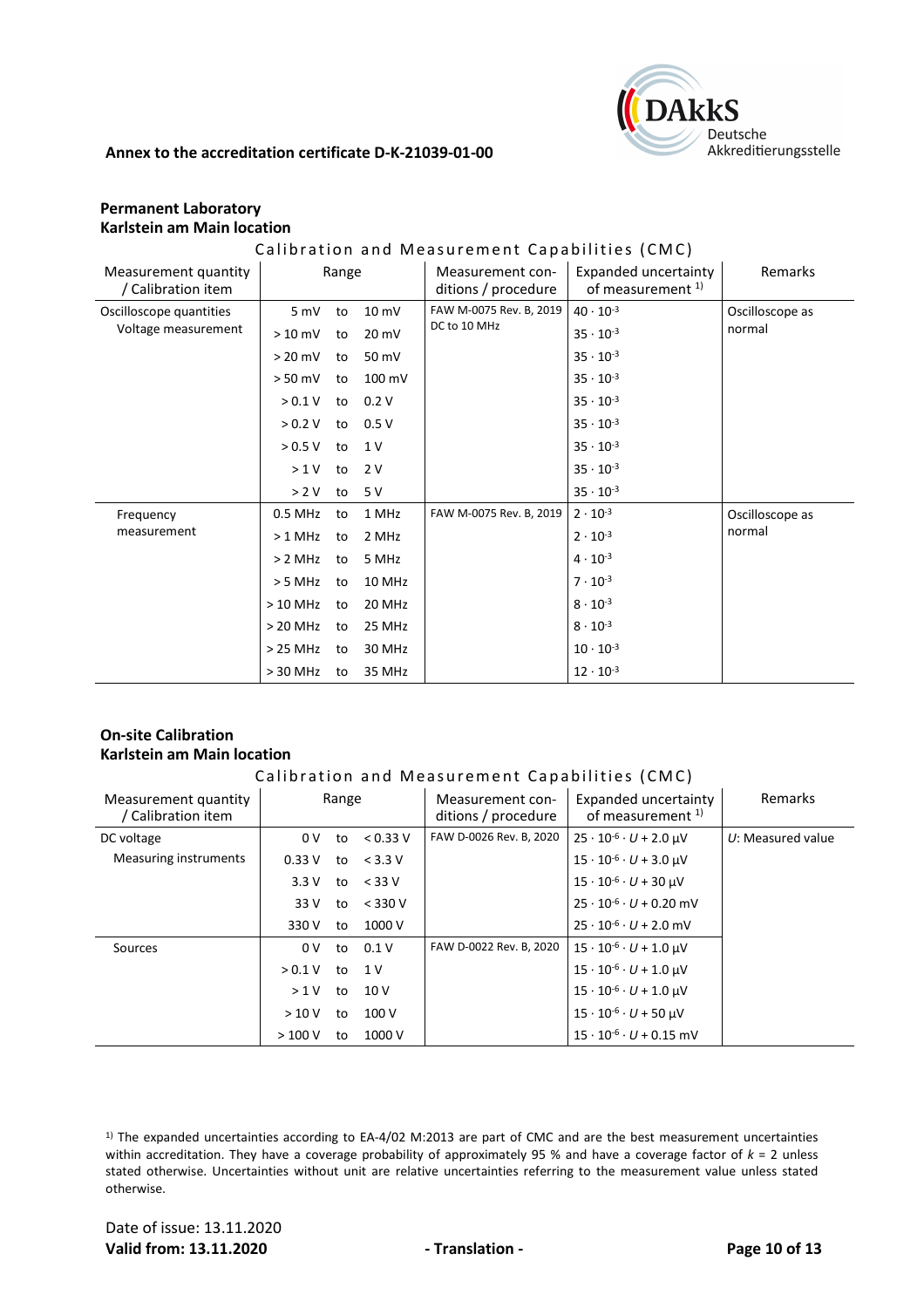

# **On-site Calibration Karlstein am Main location**

# Calibration and Measurement Capabilities (CMC)

| Measurement quantity<br>/ Calibration item |                       | Range |                            | Measurement con-<br>ditions / procedure | Expanded uncertainty<br>of measurement <sup>1)</sup>   | Remarks           |
|--------------------------------------------|-----------------------|-------|----------------------------|-----------------------------------------|--------------------------------------------------------|-------------------|
| DC current                                 | $20 \mu A$            | to    | $<$ 330 $\mu$ A            | FAW D-0026 Rev. B, 2020                 | $0.20 \cdot 10^{-3} \cdot l + 0.10 \mu A$              | /: Measured value |
| Measuring instruments                      | 330 µA                | to    | $<$ 3.3 mA                 |                                         | $0.15 \cdot 10^{-3} \cdot l + 0.10 \mu A$              |                   |
|                                            | $3.3 \text{ mA}$      | to    | $<$ 33 mA                  |                                         | $0.13 \cdot 10^{-3} \cdot l + 1.0 \mu A$               |                   |
|                                            | 33 mA                 | to    | $<$ 330 mA                 |                                         | $0.13 \cdot 10^{-3} \cdot l + 5.0 \mu A$               |                   |
|                                            | 330 mA                | to    | < 1.1 A                    |                                         | $0.25 \cdot 10^{-3}$ $\cdot$ / + 60 µA                 |                   |
|                                            | 1.1A                  | to    | < 3.0 A                    |                                         | $0.50 \cdot 10^{-3} \cdot l + 50 \mu A$                |                   |
|                                            | 3.0A                  | to    | < 11 A                     |                                         | $0.60 \cdot 10^{-3} \cdot l + 0.70$ mA                 |                   |
|                                            | 11 A                  | to    | 20 A                       |                                         | $1.2 \cdot 10^{-3} \cdot l + 1.0$ mA                   |                   |
| Sources                                    | $> 0.1 \mu A$         | to    | $1 \mu A$                  | FAW D-0022 Rev. B, 2020                 | $30 \cdot 10^{-6} \cdot l + 0.00010 \mu A$             |                   |
|                                            | $>1 \mu A$            | to    | $10 \mu A$                 |                                         | $30 \cdot 10^{-6} \cdot l + 0.00015 \mu A$             |                   |
|                                            | $>10 \mu A$           | to    | $100 \mu A$                |                                         | $30 \cdot 10^{-6} \cdot l + 0.0015 \mu A$              |                   |
|                                            | $>100 \mu A$          | to    | 1 mA                       |                                         | $25 \cdot 10^{-6} \cdot l + 0.010 \mu A$               |                   |
|                                            | $>1$ mA               | to    | 10 mA                      |                                         | $30 \cdot 10^{-6} \cdot l + 0.10 \mu A$                |                   |
|                                            | $>10$ mA              | to    | 100 mA                     |                                         | $50 \cdot 10^{-6} \cdot l + 1.0 \mu A$                 |                   |
|                                            | $>100$ mA             | to    | 1 A                        |                                         | $150 \cdot 10^{-6} \cdot l + 10 \mu A$                 |                   |
| DC resistance                              | 1Ω                    | to    | $< 11 \Omega$              | FAW D-0026 Rev. B, 2020                 | $25 \cdot 10^{-6} \cdot R + 0.70$ m $\Omega$           | R: Measured value |
| Measuring instruments                      | 11 Ω                  |       | to $<$ 33 $\Omega$         | FAW D-0030 Rev. B, 2020                 | $30 \cdot 10^{-6} \cdot R + 0.50 \text{ m}\Omega$      |                   |
|                                            | 33 $\Omega$           |       | to $<$ 330 $\Omega$        |                                         | $40 \cdot 10^{-6} \cdot R + 0.20$ m $\Omega$           |                   |
|                                            | 330Ω                  |       | to $<$ 3.3 kΩ              |                                         | $40 \cdot 10^{-6} \cdot R + 2.0 \text{ mA}$            |                   |
|                                            | $3.3 k\Omega$         |       | to $<$ 33 k $\Omega$       |                                         | $40 \cdot 10^{-6} \cdot R + 20 \text{ m}\Omega$        |                   |
|                                            | 33 k $\Omega$         |       | to $< 110 \text{ k}\Omega$ |                                         | $30\cdot10^{.6}\cdot R + 2.0\ \Omega$                  |                   |
|                                            | 110 kΩ                |       | to $<$ 330 k $\Omega$      |                                         | $40 \cdot 10^{-6} \cdot R + 10 \Omega$                 |                   |
|                                            | 330 kΩ                |       | to $< 1.1$ M $\Omega$      |                                         | $40 \cdot 10^{-6} \cdot R + 0.15$ kΩ                   |                   |
|                                            | $1.1 \text{ M}\Omega$ |       | to $< 3.3$ M $\Omega$      |                                         | $40 \cdot 10^{-6} \cdot R + 1.5 \text{ k}\Omega$       |                   |
|                                            | $3.3 \text{ M}\Omega$ |       | to $< 11$ M $\Omega$       |                                         | $0.10 \cdot 10^{-3} \cdot R + 1.5 \text{ k}\Omega$     |                   |
|                                            | 11 MΩ                 |       | to $<$ 33 M $\Omega$       |                                         | $0.30\cdot10^{\text{-}3}\cdot R + 1.5\;\text{k}\Omega$ |                   |
|                                            | 33 MΩ                 |       | to $< 110$ M $\Omega$      |                                         | $0.60 \cdot 10^{-3} \cdot R + 5.0 \text{ k}\Omega$     |                   |
|                                            | 110 MΩ                |       | to $<$ 330 M $\Omega$      |                                         | $3.5 \cdot 10^{-3} \cdot R + 5.0 \text{ k}\Omega$      |                   |
|                                            | 330 MΩ                |       | to $< 1.1$ G $\Omega$      |                                         | $18 \cdot 10^{-3} \cdot R + 5.0 \text{ k}\Omega$       |                   |

 $1)$  The expanded uncertainties according to EA-4/02 M:2013 are part of CMC and are the best measurement uncertainties within accreditation. They have a coverage probability of approximately 95 % and have a coverage factor of *k* = 2 unless stated otherwise. Uncertainties without unit are relative uncertainties referring to the measurement value unless stated otherwise.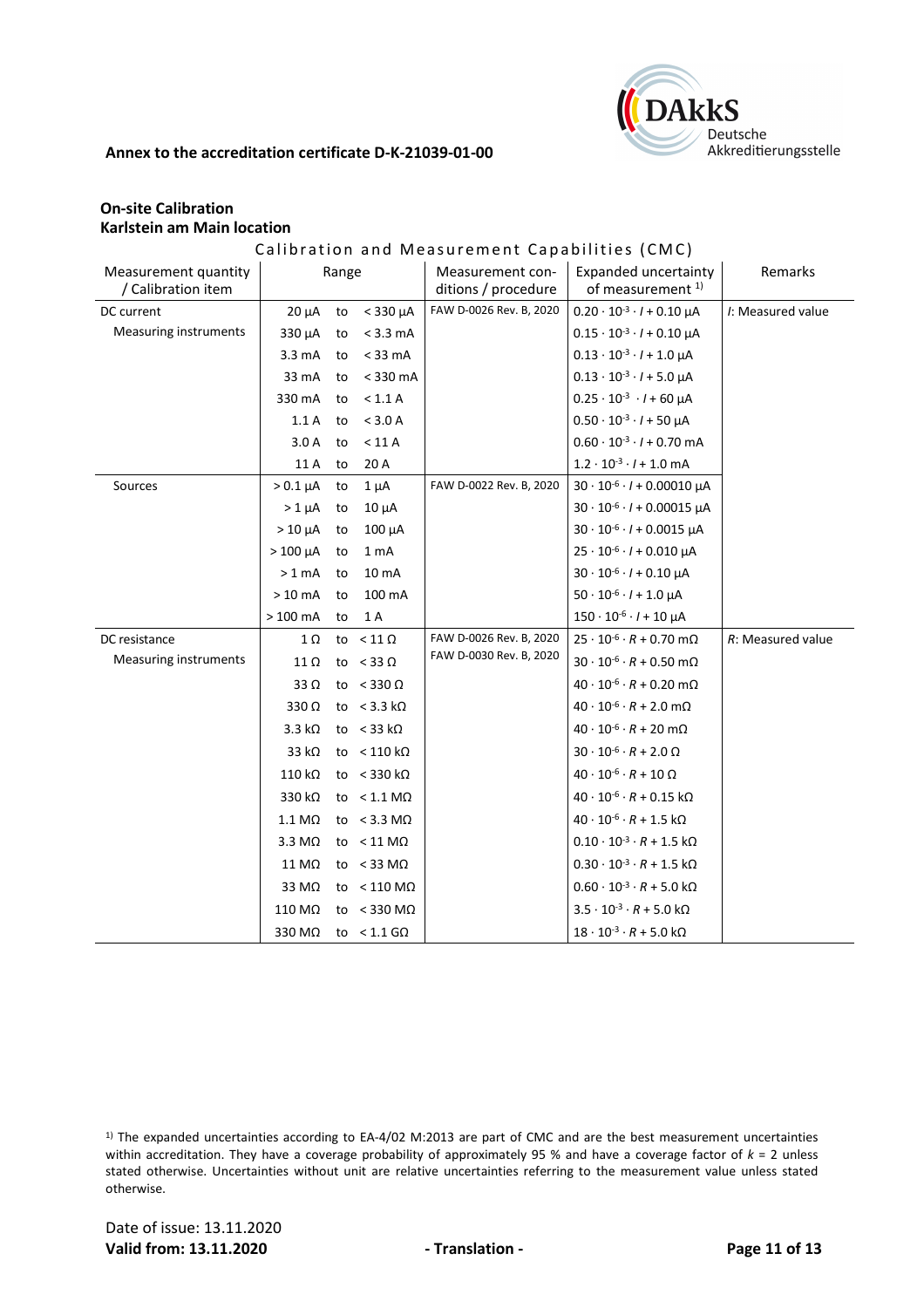

# **On-site Calibration Karlstein am Main location**

# Calibration and Measurement Capabilities (CMC)

| Measurement quantity<br>/ Calibration item | Range             |    |                       | Measurement con-<br>ditions / procedure | Expanded uncertainty<br>of measurement <sup>1)</sup> | Remarks              |
|--------------------------------------------|-------------------|----|-----------------------|-----------------------------------------|------------------------------------------------------|----------------------|
| Resistors                                  | $1 \Omega$        | to | $10 \Omega$           | FAW D-0026 Rev. B, 2020                 | $20 \cdot 10^{-6} \cdot R + 0.10 \text{ m}\Omega$    | R: Measured value    |
|                                            | $>10 \Omega$      | to | $100 \Omega$          | FAW D-0033 Rev. B, 2020                 | $15 \cdot 10^{-6} \cdot R + 1.0 \text{ mA}$          |                      |
|                                            | $>100 \Omega$     | to | $1 k\Omega$           |                                         | $15 \cdot 10^{-6} \cdot R + 1.0 \text{ m}\Omega$     |                      |
|                                            | $>1$ kΩ           | to | $10 k\Omega$          |                                         | $15 \cdot 10^{-6} \cdot R + 10 \text{ m}\Omega$      |                      |
|                                            | $>10 k\Omega$     | to | $100 k\Omega$         |                                         | $15 \cdot 10^{-6} \cdot R + 0.10 \Omega$             |                      |
|                                            | $>100$ kΩ         | to | $1 M\Omega$           |                                         | $20 \cdot 10^{-6} \cdot R + 4.0 \Omega$              |                      |
|                                            | $> 1$ M $\Omega$  | to | $10 \text{ M}\Omega$  |                                         | $60 \cdot 10^{-6} \cdot R + 0.20 \text{ k}\Omega$    |                      |
|                                            | $>10$ M $\Omega$  | to | $100\ \text{M}\Omega$ |                                         | $0.60 \cdot 10^{-3} \cdot R + 1.5 \text{ k}\Omega$   |                      |
|                                            | $>100$ M $\Omega$ | to | $1$ G $\Omega$        |                                         | $6.0 \cdot 10^{-3} \cdot R + 20 \text{ k}\Omega$     |                      |
| AC voltage                                 | 0.001V            | to | < 0.033 V             | FAW D-0026 Rev. B, 2020                 | $0.20 \cdot 10^{-3} \cdot U + 10 \mu V$              | $U:$ Measured value  |
| <b>Measuring instruments</b>               | 0.033V            | to | < 0.33 V              | 45 Hz to 10 kHz                         | $0.20 \cdot 10^{-3} \cdot U + 15 \mu V$              |                      |
|                                            | 0.33V             | to | $< 3.3 V$             |                                         | $0.20 \cdot 10^{-3} \cdot U + 0.10$ mV               |                      |
|                                            | 3.3V              | to | $< 33 V$              |                                         | $0.20 \cdot 10^{-3} \cdot U + 1.0$ mV                |                      |
|                                            | 33 V              | to | $< 330 V$             |                                         | $0.25 \cdot 10^{-3} \cdot U + 10$ mV                 |                      |
|                                            | 330 V             | to | 1000 V                |                                         | $0.35 \cdot 10^{-3} \cdot U + 15$ mV                 |                      |
| Sources                                    | 0.001V            | to | 0.01V                 | FAW D-0022 Rev. B, 2020                 | $0.40 \cdot 10^{-3} \cdot U + 2.0 \mu V$             |                      |
|                                            | > 0.01 V          | to | 0.1V                  | 40 Hz to 20 kHz                         | $0.20 \cdot 10^{-3} \cdot U + 3.0 \mu V$             |                      |
|                                            | > 0.1 V           | to | 1 V                   |                                         | $0.20 \cdot 10^{-3} \cdot U + 30 \mu V$              |                      |
|                                            | >1 V              | to | 10 V                  |                                         | $0.20 \cdot 10^{-3} \cdot U + 0.30$ mV               |                      |
|                                            | >10V              | to | 100 V                 |                                         | $0.30 \cdot 10^{-3} \cdot U + 3.0$ mV                |                      |
|                                            | >100V             | to | 700 V                 | 40 Hz to 1 kHz                          | $0.60 \cdot 10^{-3} \cdot U + 30$ mV                 |                      |
| AC current                                 | $29 \mu A$        | to | $<$ 330 $\mu$ A       | FAW D-0026 Rev. B, 2020                 | $1.5 \cdot 10^{-3} \cdot l + 1.0 \mu A$              | /: Measured value    |
| <b>Measuring instruments</b>               | 330 µA            | to | $< 3.3$ mA            | 45 Hz to 1 kHz                          | $1.2 \cdot 10^{-3} \cdot l + 1.0 \mu A$              |                      |
|                                            | $3.3 \text{ mA}$  | to | $<$ 33 mA             |                                         | $0.50 \cdot 10^{-3} \cdot l + 5.0 \mu A$             |                      |
|                                            | 33 mA             | to | $<$ 330 mA            |                                         | $0.50 \cdot 10^{-3} \cdot l + 50 \mu A$              |                      |
|                                            | 330 mA            | to | < 1.1 A               |                                         | $0.60 \cdot 10^{-3} \cdot l + 0.20$ mA               |                      |
|                                            | 1.1A              | to | $<$ 3 A               |                                         | $0.70 \cdot 10^{-3} \cdot l + 0.20$ mA               |                      |
|                                            | 3 A               | to | < 11 A                |                                         | $1.2 \cdot 10^{-3} \cdot l + 3.0$ mA                 |                      |
|                                            | 11 A              | to | 20 A                  |                                         | $1.8 \cdot 10^{-3} \cdot l + 12 \text{ mA}$          |                      |
| Sources                                    | $10 \mu A$        | to | $100 \mu A$           | FAW D-0022 Rev. B, 2020                 | $0.70 \cdot 10^{-3} \cdot l + 0.10 \text{ uA}$       |                      |
|                                            | $>100 \mu A$      | to | 1 <sub>mA</sub>       | 45 Hz to 5 kHz                          | $0.70 \cdot 10^{-3} \cdot l + 0.50 \mu A$            |                      |
|                                            | $>1$ mA           | to | 10 mA                 |                                         | $0.70 \cdot 10^{-3} \cdot l + 5.0 \mu A$             |                      |
|                                            | $>10$ mA          | to | 100 mA                |                                         | $0.70 \cdot 10^{-3} \cdot l + 50 \mu A$              |                      |
|                                            | $>100$ mA         | to | 1 A                   | 45Hz to 1 kHz                           | $1.5 \cdot 10^{-3} \cdot l + 0.30$ mA                |                      |
| Frequency                                  |                   |    |                       |                                         |                                                      |                      |
| <b>Measuring instruments</b>               | $0.1$ Hz          | to | 20 MHz                | FAW D-0035 Rev. B, 2018                 | $25 \cdot 10^{-6} \cdot f$                           | $f$ : Measured value |
| Sources                                    | $0.1$ Hz          | to | 35 MHz                | FAW D-0036 Rev. B, 2018                 | $6.0 \cdot 10^{-6} \cdot f$                          |                      |